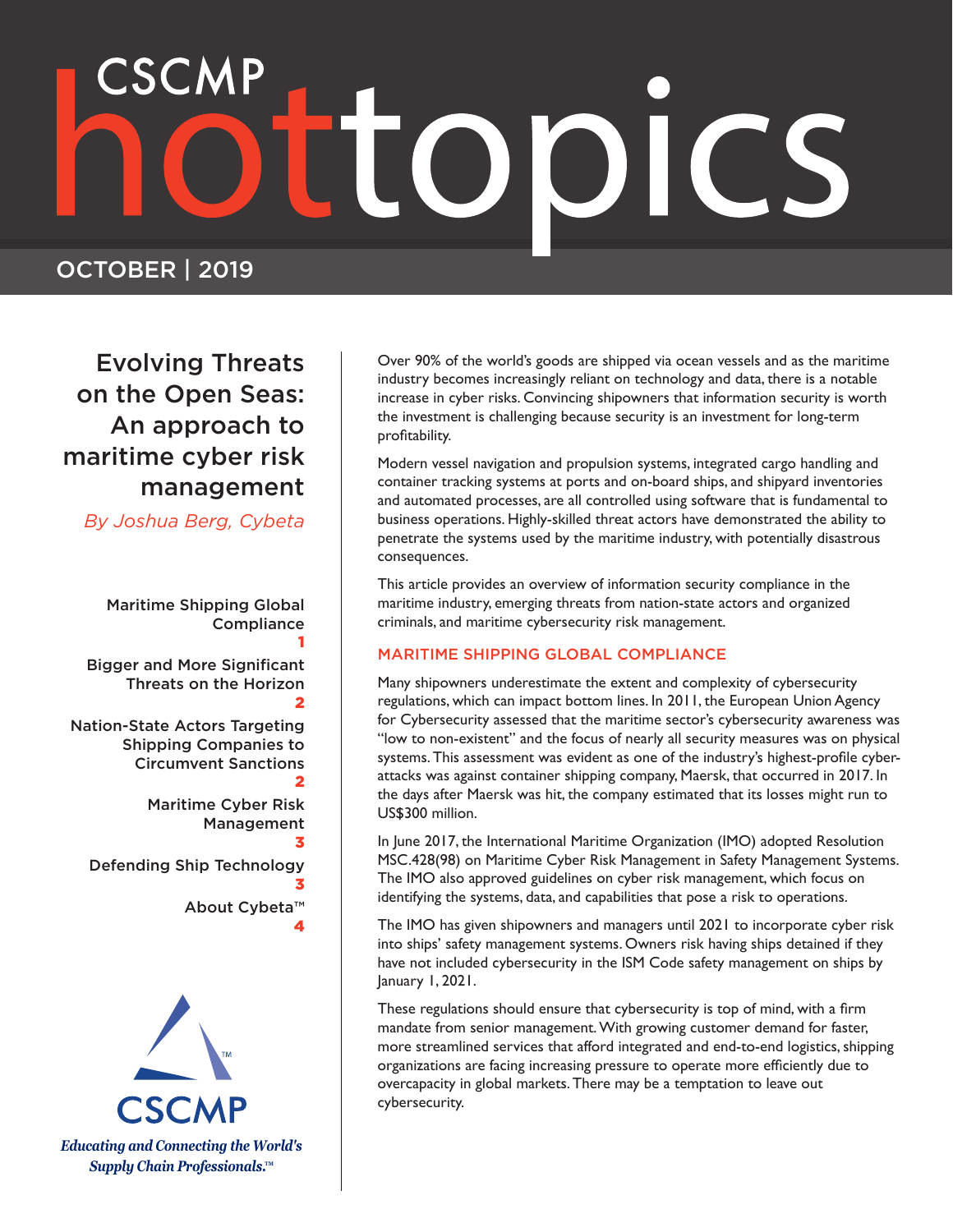### hottopics

With growing customer demand for faster, more streamlined services that afford integrated and end-to-end logistics, shipping organizations are facing increasing pressure to operate more efficiently due to overcapacity in global markets.



#### BIGGER AND MORE SIGNIFICANT THREATS ON THE HORIZON

The majority of cyber-attacks have been driven by an attempt to obtain personal or financially sensitive data. As threat actors continue to look for security gaps, the attack surface of ship owners continues to expand. The attack surface can be divided into two significant areas:

- The threat to maritime vessels
- The threat to the ports and automated shipping manifest

Vessels are singled out because these are the top priority for every shipowner as the assets that make money and must be protected. Several common vulnerabilities can be found in onboard systems:

- Obsolete and unsupported operating systems
- Outdated or missing antivirus software and protection from malware
- Inadequate security configurations and best practices, including ineffective network management and the use of default administrator accounts and passwords
- Shipboard computer networks that lack boundary protection measures and segmentation of networks
- Safety-critical equipment or systems that are always connected with the shore side
- Inadequate access controls for third parties, including contractors and service providers

*"A ship is safe in the harbor, but that's not what ships are for" — William G.T. Shedd*

### NATION-STATE ACTORS TARGETING SHIPPING COMPANIES TO CIRCUMVENT SANCTIONS

There is a broad range of reasons to hack a ship; one reason if for extortion. Intelligence collection dating back to at least 2014, provides detailed coverage of the significant nation-state threat actors such as China and the DPRK that continue to exploit the maritime industry. Campaigns by Chinese threat actor TEMP. Periscope (aka Leviathan) used a combination of unique and open source tooling to target the maritime and defense industries for espionage purposes.

A 2019 Insikt Group intelligence report describes a blockchain scam that experts assess with high confidence was conducted on behalf of North Korea against a maritime shipping target. A blockchain application called Marine Chain Platform was supposedly an asset-backed cryptocurrency that enabled the tokenization of maritime vessels for multiple users and owners. Marine Chain is part of a network of enablers throughout the world that assist North Korea in circumventing international sanctions. Users on deep and dark web forums pointed out that www.marine-chain.io was a near mirror image of another site, www.shipowner.io.

What makes Marine Chain stand out from common cryptocurrency or blockchain scammers is that employees of the shipping company have been connected to Singaporean companies that have assisted North Korean sanctions circumvention efforts since at least 2013.

These connections to the Marine Chain Platform mark the first time this vast and illicit network has utilized cryptocurrencies or blockchain technology to raise funds for the North Korean government. Broadly, these types of cryptocurrency scams fit the template of the low-level financial crime described by defectors that has plagued South Korea for years, and that the international community is just beginning to track.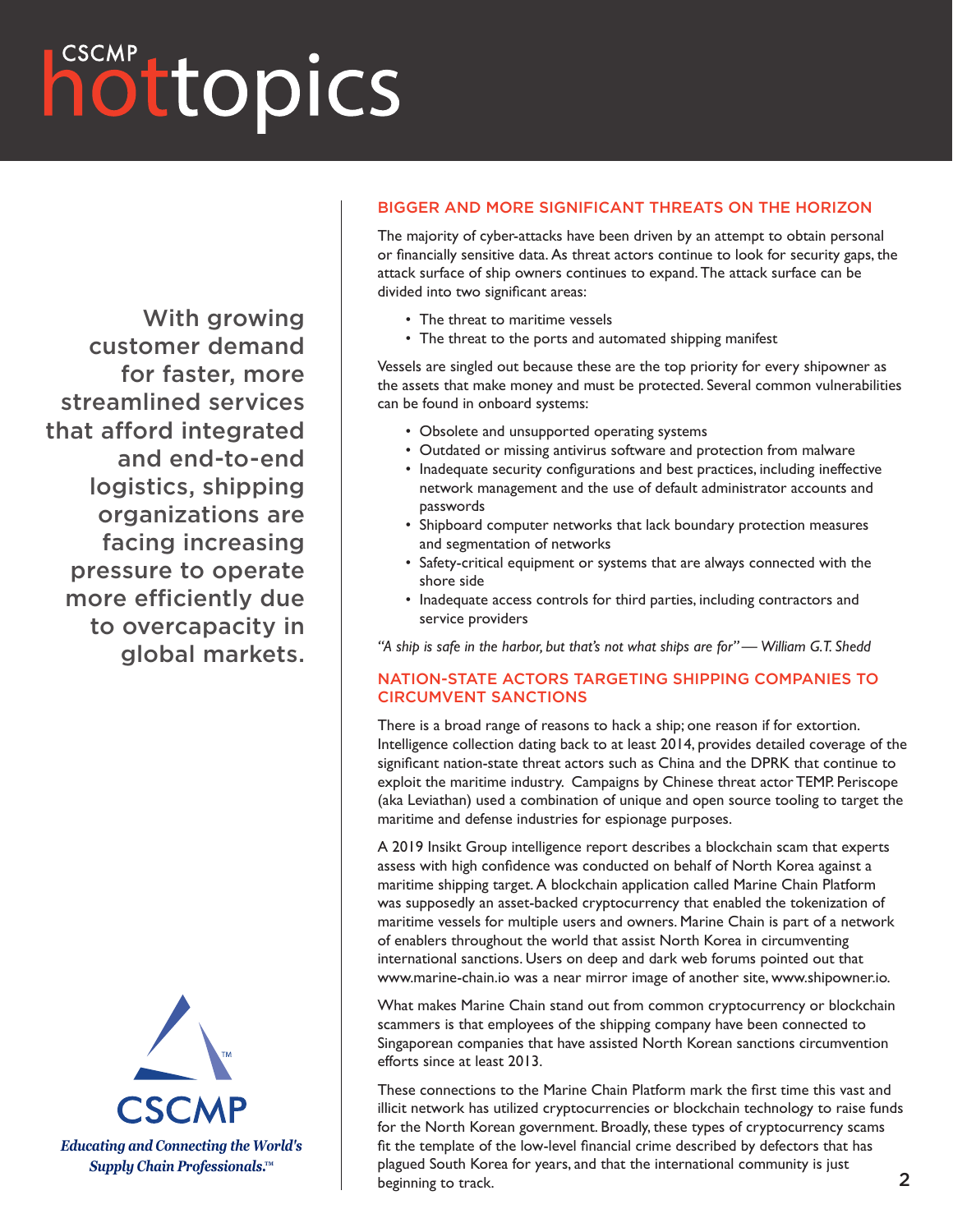### hottopics

As technology develops, particularly the interconnectivity of devices and applications, risk by association is amplified, and a thorough understanding of cyber trends is critical.



### MARITIME CYBER RISK MANAGEMENT

The goal of maritime cyber risk management is to support safe and secure shipping. Threat intelligence professionals recommend continuous threat analysis that identifies threats that are presented by malicious actions (e.g., hacking or the introduction of malware) or the unintended consequences of benign actions (e.g., software maintenance or user permissions).

The exposure or exploitation of vulnerabilities in information technology systems could result from inappropriate connection to operational technology systems or from procedural lapses by operational personnel or third parties, which may compromise these systems (e.g., improper use of removable media such as a memory stick).

Elements of a Maritime Cyber Risk Assessments physically test and assess the Information Technology (IT) and Operational Technology (OT) systems onboard, including:

- Identification of existing technical and procedural controls to protect the onboard IT and OT systems
- Identification of IT and OT systems that are vulnerable, the specific vulnerabilities identified, including human factors, and the policies and procedures governing the use of these systems (the identification should include searches for known vulnerabilities relevant to the equipment, the current level of patching and firmware updates)
- Identification and evaluation of key shipboard operations that are vulnerable to cyber attacks

#### DEFENDING SHIP TECHNOLOGY

[Cybeta](https://www.cybeta.com/) analysts recommend that ship owners and port security apply in-depth vulnerability assessment techniques to critical segments of the software that controls container shipping and the terminal operating system (TOS). For the most part, shipboard networks do not pose a significant risk until they are targeted by attackers who aim to compromise operations.

As technology develops, particularly the interconnectivity of devices and applications, risk by association is amplified, and a thorough understanding of cyber trends is critical. Good threat intelligence practice is as much about awareness of your affiliates' risk exposure as it is about your own exposure.

Cybeta offers unique ways to stay informed in this aspect of the threat landscape. [CyberHelm](https://www.cybeta.com/industries/maritime/) Maritime Risk assessments allow threat intelligence teams to analyze and segregate vulnerable technologies while still being able to see trends from cyber attackers and methods across the entire threat landscape.

Cybeta analysts assess attacks on software that occur worldwide, targeting individuals, corporations, and governments alike. Vulnerabilities in the software that supports critical infrastructure, such as power grids or maritime container shipping, can have even more severe consequences. The key to the prevention of cyberattacks is through a comprehensive Maritime Cyber Risk Management Program. Contact us to learn how this program helps companies like yours find the right data to integrate directly into existing security controls, threat hunting, or incident